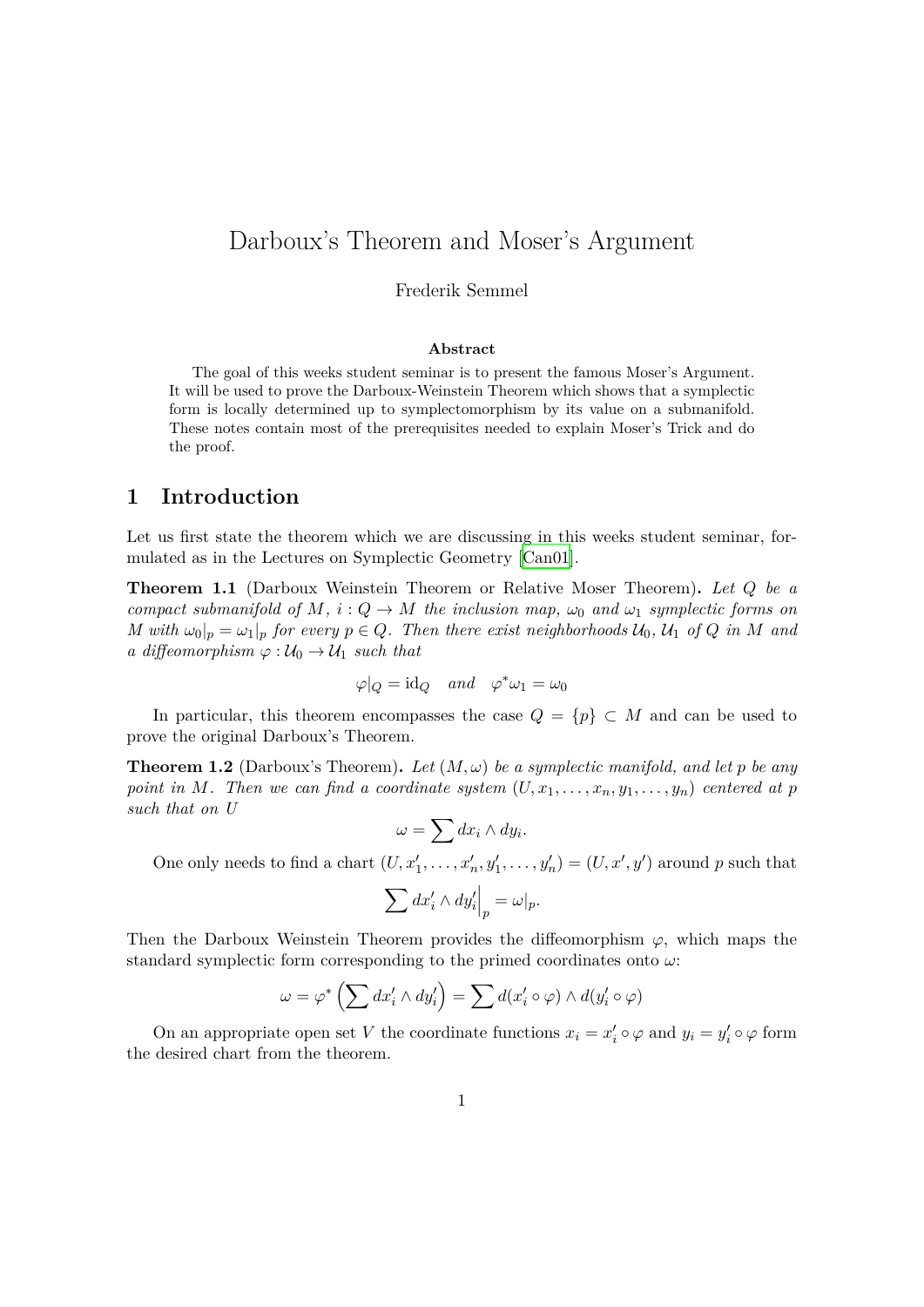#### **2 Standard Form in Vector Spaces**

We discuss the standard form on vector spaces to understand why it is possible to find a the chart  $(U, x', y')$  in the proof of the Darboux's Theorem. The idea is that  $\omega_p$  is a non-degenerate skew-symmetric bilinear map, and hence it is possible to find a basis  $(e_1, \ldots, e_n, f_1, \ldots, f_n)$  of  $T_pM$  such that  $\omega_p$  is in normal form with respect to this basis. This basis of  $T_pM$  can then be extended to a chart  $(U, x', y')$  by only requiring that

$$
\frac{\partial}{\partial x'_i}\Big|_p = e_i \text{ and } \frac{\partial}{\partial y'_i}\Big|_p = f_i,
$$

which is always possible.

**Theorem 2.1** (Standard Form for Skew-symmetric Bilinear Maps)**.** *Let V be an mdimensional vector space over*  $\mathbb{R}$ , and let  $\Omega : V \times V \to \mathbb{R}$  be a bilinear map. Assume *that the map*  $\Omega$  *is skew-symmetric, i.e.,*  $\Omega(u, v) = -\Omega(v, u)$  *for all*  $u, v \in V$ .

*Then there is a basis*  $(u_1, \ldots, u_l, e_1, \ldots, e_n, f_1, \ldots, f_n)$  of V such that

| $\Omega(u_i, v) = 0,$                      | for all i and all $v \in V$ |
|--------------------------------------------|-----------------------------|
| $\Omega(e_j, e_k) = 0 = \Omega(f_j, f_k),$ | for all $j, k$              |
| $\Omega(e_j, f_k) = \delta_{jk},$          | for all $j, k$              |

A very similar result was proven in the student seminar from week 3 by Reto Kaufmann, which covered the case of a symplectic vector space. The proof for this extended theorem is identical, except for the first step, which deals with the possible degeneracy of the bilinear map.

*Proof.* Let  $U = \{u \in V \mid \Omega(u, v) = 0 \quad \forall v \in V\}$  and choose any basis  $u_1, \ldots, u_l$  of U.

This is a proof by induction on *n* that constructs the basis elements  $e_1, \ldots, e_n, f_1, \ldots, f_n$ . The following are the induction assumptions:

- 1) There are subspaces  $W_j = \text{span}(e_j, f_j)$  for vectors  $e_j, f_j$  in *V* with  $\Omega(e_j, f_j) = 1$  for  $j = 1, \ldots, k$ .
- 2) There is a subspace  $R_k \neq \{0\}$  such that  $V = U \oplus W_1 \oplus \cdots \oplus W_k \oplus R_k$  and all the summands are pairwise orthogonal with respect to  $\Omega$ .
- 3)  $\Omega$  is non-degenerate on  $R_k$

For the initial step at  $k = 0$ , choose  $R_0$  any subspace with  $V = U \oplus R_0$ .  $\Omega$  cannot be degenerate on *R*<sup>0</sup> because all the degenerate directions are captured in *U*.

Now let the assumptions hold for some  $k - 1 \in \mathbb{N}$ . As Ω is non-degenerate on  $R_{k-1}$  and  $R_{k-1} \neq \{0\}$  we find vectors  $e_k$  and  $f_k$  in  $R_{k-1}$  with  $\Omega(e_k, f_k) = 1$ .

Define:

$$
W_k := \text{span}(e_k, f_k)
$$
  

$$
R_k := \{ w \in R_{k-1} \mid \Omega(w, v) = 0 \quad \forall v \in W_k \}
$$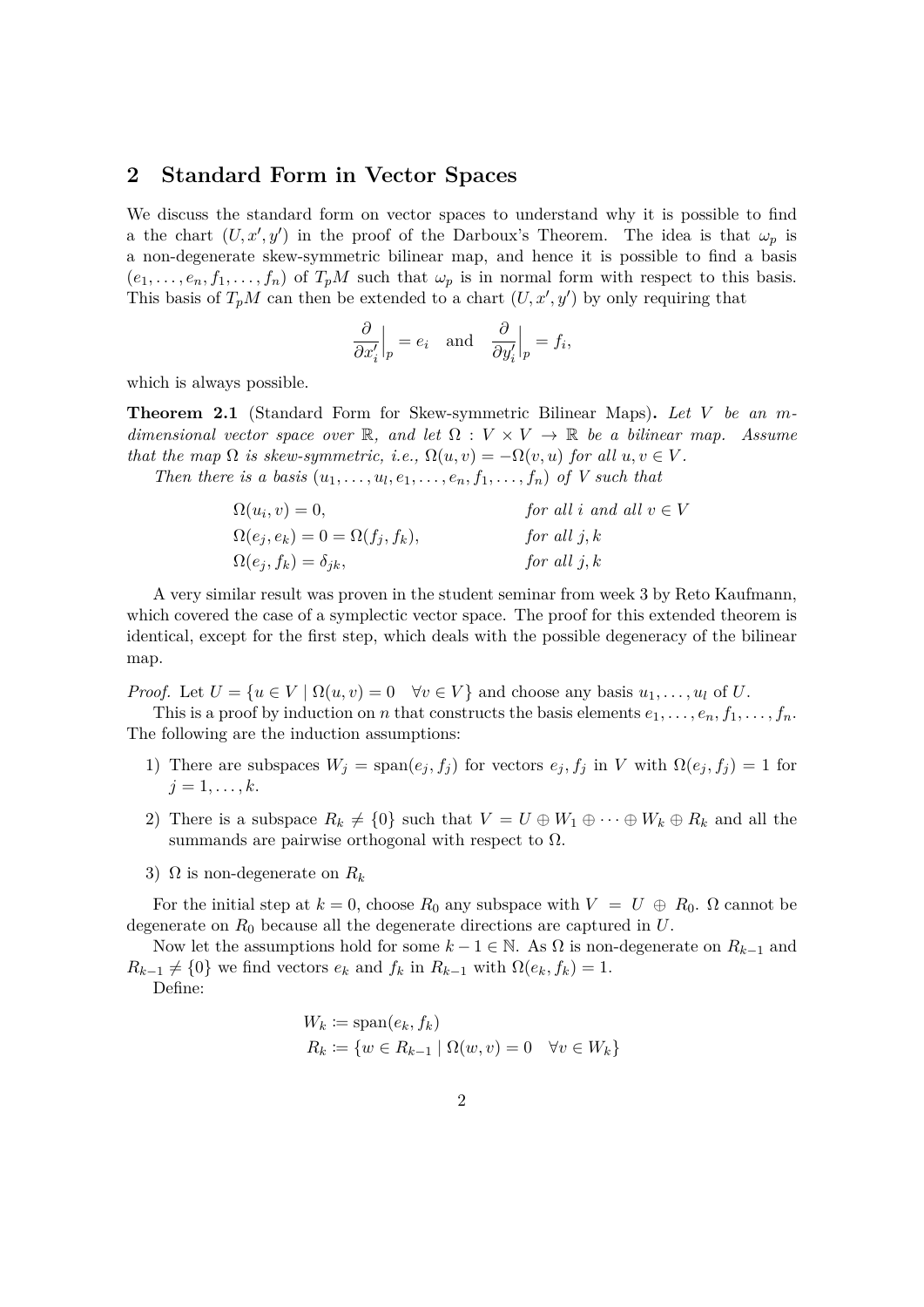If  $R_k = \{0\}$  then the construction of the basis is finished, so we can assume  $R_k \neq \{0\}$ .

Assumption 1) is satisfied by definition of  $W_k$  and the vectors  $e_k$  and  $f_k$ . As  $R_k$  is orthogonal to  $W_k$ , we only need  $R_{k-1} = W_k \oplus R_k$  for assumption 2) to hold. Let  $v \in W_k \cap R_k$ . Then  $v = ae_k + bf_k$ . As  $v \in R_k$  we have

$$
\Omega(v, e_k) = 0 = -b
$$
  

$$
\Omega(v, f_k) = 0 = a
$$

which forces  $v = 0$ , proving  $W_k \cap R_k = \{0\}$ .

Notice that  $R_k$  *⊇* ker( $Ω(·, e_k)$ )  $∩$  ker( $Ω(·, f_k)$ ). These kernels are hyperplanes in  $R_{k-1}$ meaning that

$$
\dim(\ker(\Omega(\cdot,e_k))) = \dim(R_{k-1}) - 1.
$$

And therefore for the intersection these two hyperplanes we have

$$
\dim(R_k) \ge \dim(R_{k-1}) - 2
$$

Because we know that  $\dim(W_k) = 2$  the assumption 2) holds also for *k*.

Finally assumption 3) is satisfied via the following argument. Suppose towards contradiction that there is a  $0 \neq w \in R_k$  with  $\Omega(w, w') = 0$  for any  $w' \in R_k$ .

Then let  $v \in V$  be arbitrary. By assumption 2) for  $k$  we can write

$$
v = au + b1w1 + \dots + bkwk + cw'
$$

for some  $u \in U$ ,  $w_i \in W_i$  and  $w' \in R_k$ . As all these subspaces are orthogonal to each other we get  $\Omega(w, v) = 0$ . This is a contradiction as then *w* should be in *U*.

The process eventually stops because at each induction step we reduce the dimension of *R<sup>k</sup>* by 2 and *V* was finite dimensional.  $\Box$ 

This theorem is the reason why we can only find non-degenerate skew-symmetric bilinear forms on even-dimensional vector spaces. Intuitively this makes sense, as we are trying to find a basis for *V* such that the matrix representation of  $\Omega$  is

$$
\begin{pmatrix} 0 & \cdots & 0 \\ \vdots & 0 & I_n \\ 0 & -I_n & 0 \end{pmatrix}.
$$

This matrix can only be of full rank if dim *V* is even.

### **3 Darboux-Weinstein Theorem and Preliminaries**

The question we are trying to answer is the following. If two symplectic forms on *M* are equal on a subset of *M*, is there a symplectomorphism on neighborhoods of this subset? We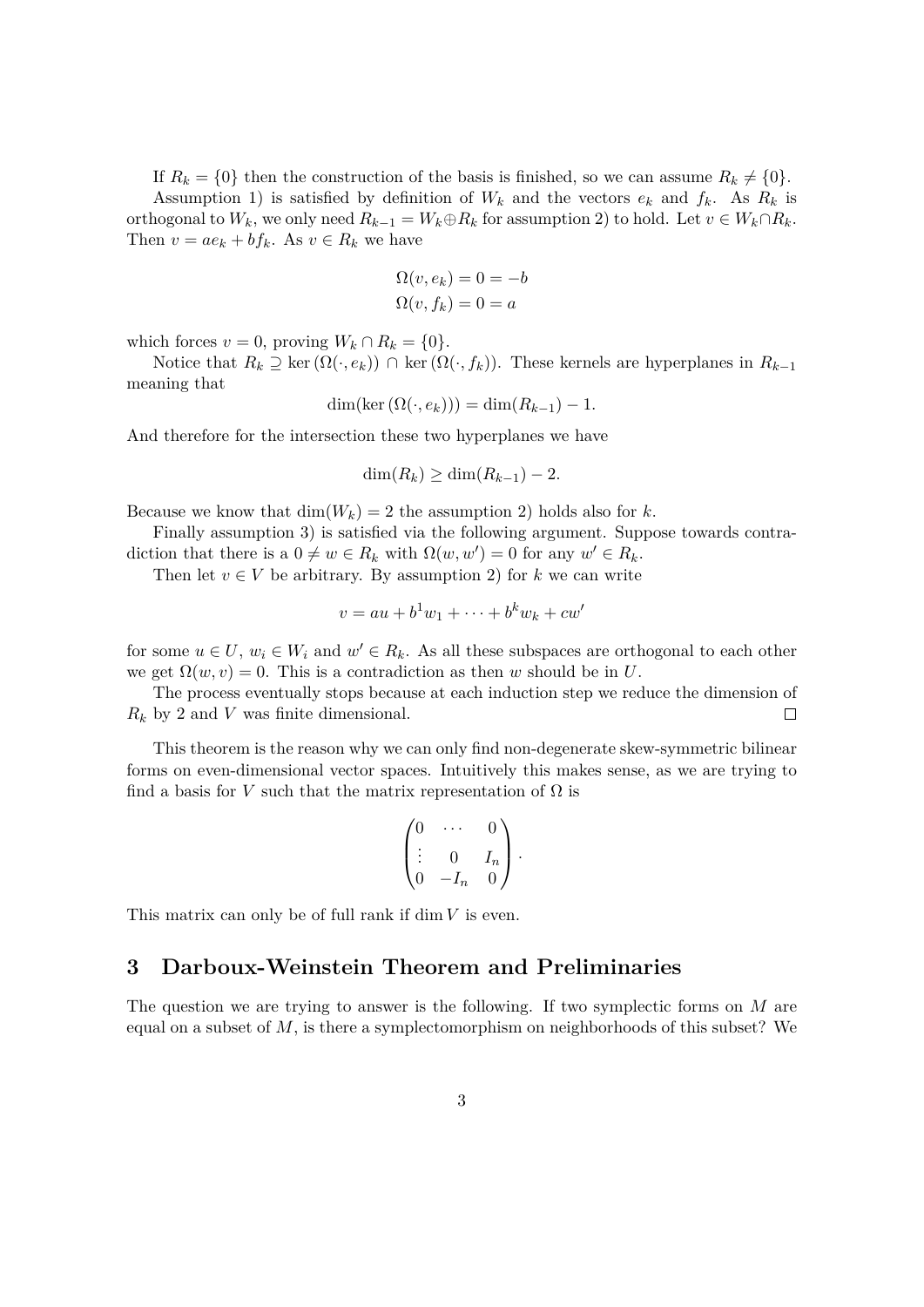will impose the additional constraint that the aforementioned subset is a compact submanifold, then the answer is yes. The compactness constraint can be somewhat relaxed, but it simplifies the proof and we will only need this version for the remainder of the seminar.

Figure 1 shows an example of what the goal is for a 2-dimensional manifold. Here the question translates to: Given any two volume forms of a 2-dimensional Manifold can one find an area preserving diffeomorphism around two neighborhoods of *Q*?



Figure 1: This picture shows an area preserving diffeomoprhism around the submanifold Q. The arrows represent two tangent vectors  $v_1, v_2$  that span a paralellogram of unit area, i.e.  $\omega(v_1, v_2) = 1$ 

The proof needs a few preliminaries which will be explained in this text. The proof itself, using Moser's Trick, will be presented in the next student seminar. We will build upon the following tools from Differential Geometry.

**Theorem 3.1** (Cartan's Magic Formula). Let  $X \in \mathfrak{X}(M)$ . Then

$$
\mathcal{L}_X = d \circ i_X + i_X \circ d
$$

We will think of the Lie derivative as the infinitesimal flow via the following characterization.

**Proposition 3.2.** *Let*  $X \in \mathfrak{X}(M)$  *with flow*  $\Phi_t$ *. Then for any*  $\omega \in \Omega(M)$  *the Lie derivative is given by:*

$$
\mathcal{L}_X \omega = \frac{d}{dt}\Big|_{t=0} \Phi_t^* w
$$

The proof for 3.1 and 3.2 can be found in [Mer19]

A central tool for Moser's Trick are time dependent vector fields and isotopies.

**Definition 3.3.** *A time dependent vector field on M is a smooth map*  $X : M \times \mathbb{R} \to TM$ *such that*

$$
X(t, p) = X_t(p) \in T_p M
$$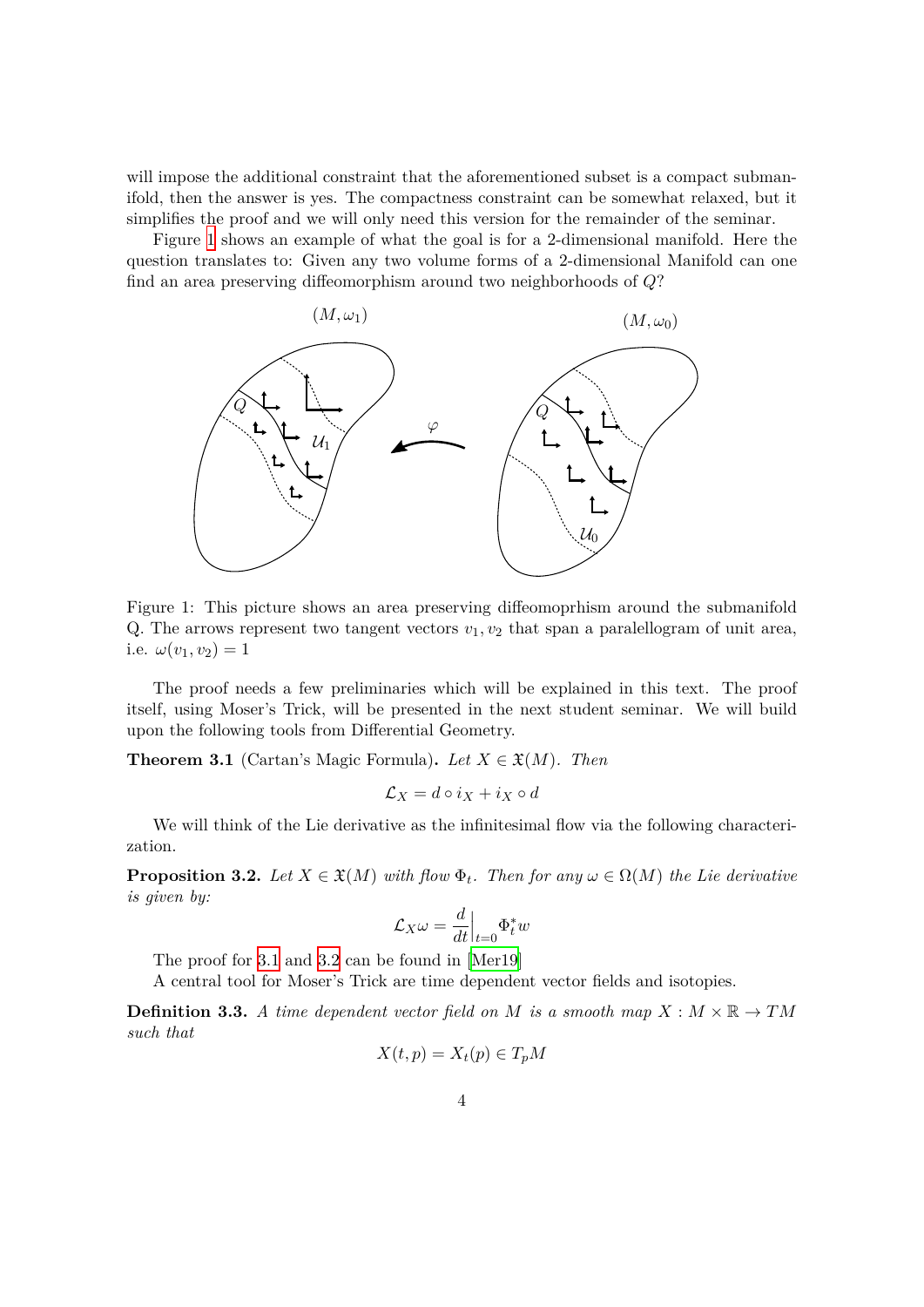There is a one-to-one relationship between time dependent vector fields defined on the whole of  $M \times \mathbb{R}$  and isotopies, when M is compact.

**Definition 3.4.** An isotopy is a map  $\rho : M \times \mathbb{R} \to M$  such that  $\rho_t := \rho(\cdot, t)$  is a diffeomor*phism for every*  $t \in \mathbb{R}$  *and*  $\rho_o = id_M$ .

As we will concentrate on compact spaces it is enough to force them to be defined on the whole of  $M \times \mathbb{R}$ .

**Example 3.5.** *A flow of a complete vector field is an isotopy with the added property that*  $\rho_{t+s} = \rho_t \circ \rho_s$ .

An isotopy  $\rho$  always generates a time dependent vector field defined on  $\Omega = M \times \mathbb{R}$  by considering the velocity vectors of the curves  $t \mapsto \rho(p, t)$  for any  $p \in M$ .

$$
X_t(p) = \frac{d}{ds}\Big|_{s=t} \rho_s(\rho_t^{-1}(p))
$$
  
= 
$$
\frac{d}{ds}\Big|_{s=0} \rho_{t+s}(\rho_t^{-1}(p))
$$

Similar to the way flows and vector fields have a one-to-one relationship, isotopies and time dependent vector fields behave similarly. If we restrict ourselves to compact manifolds, then any time dependent vector field can be integrated to an isotopy by solving a nonautonomous ODE. This doesn't require any new proof, as one can use the proof of the integral curves uniqueness and existence of local flow of time independent vector fields by defining a vector field  $\tilde{X} \in \mathfrak{X}(M \times \mathbb{R})$  via

$$
\tilde{X}(p,t) := X_t(p) + \frac{\partial}{\partial t}\Big|_{(p,t)}.
$$

Another fact from Differential Geometry which we will use is the following formula for the Lie derivative of time dependent vector fields.

**Proposition 3.6.** *Let X<sup>t</sup> be a time dependent vector field on M, then*

$$
\mathcal{L}_{X_t}\omega = \frac{d}{ds}\Big|_{s=0} (\rho_{t+s} \circ \rho_t^{-1})^*\omega.
$$

With this we can proof the following formula, which is one of the key steps in Moser's Trick.

**Proposition 3.7.** *Let*  $\omega_t$  *be a smooth family of d-forms and*  $\rho_t$  *an isotopy with the corresponding time dependent vector field Xt. Then*

$$
\frac{d}{dt}\rho_t^* \omega_t = \rho_t^* \left( \mathcal{L}_{X_t} \omega_t + \frac{d\omega_t}{dt} \right)
$$

Note that here we are using the notation  $\frac{d\omega_t}{dt} = \frac{d}{dt}$  $\frac{d}{ds}\Big|_{s=t} \omega_s = \lim_{s \to t} \frac{\omega_s - \omega_t}{s-t}$  $\frac{s - \omega_t}{s - t}$ , where this limit is defined pointwise.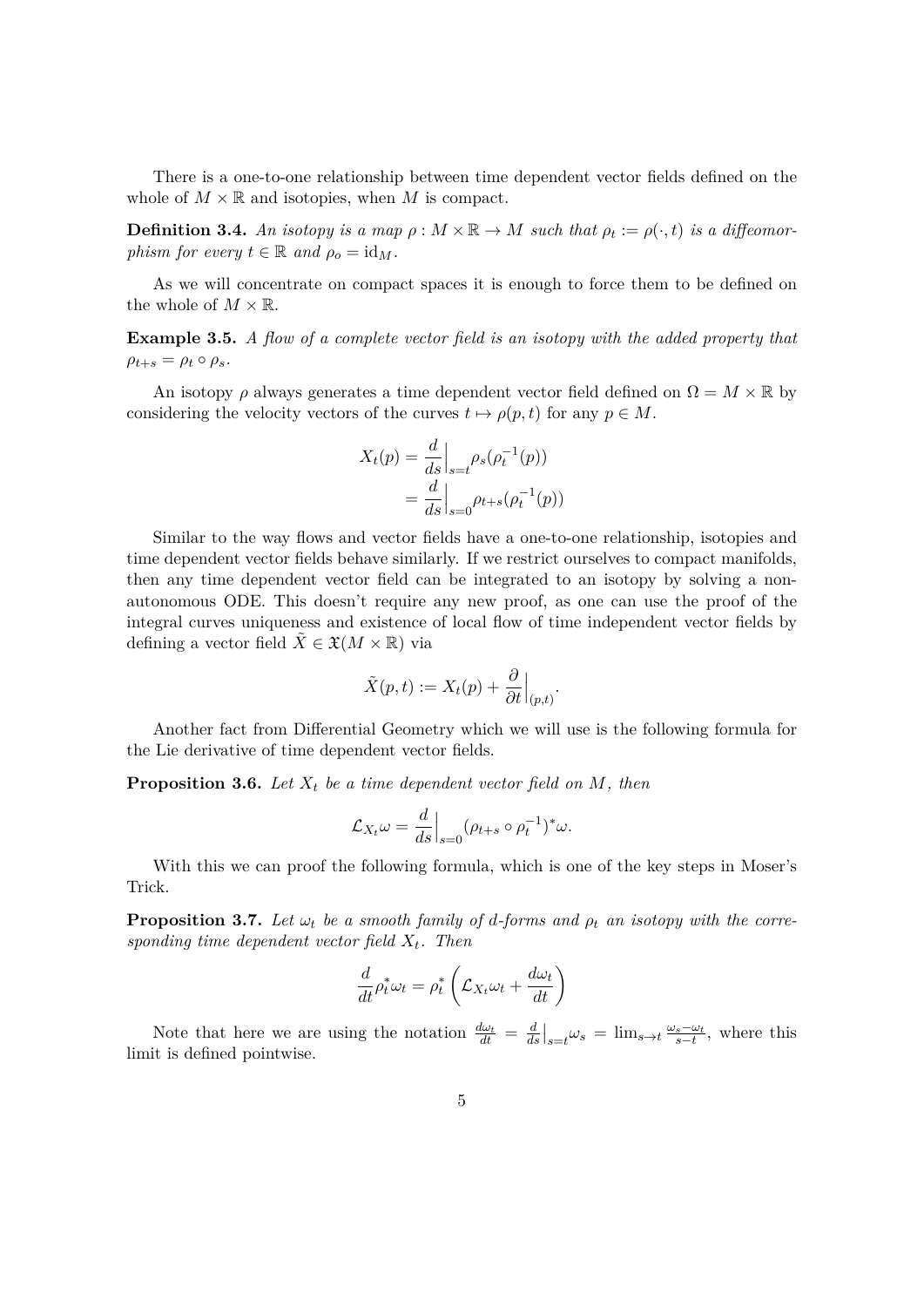*Proof.* First, if we fix some  $p \in M$  and  $\xi_1, \ldots, \xi_d \in T_pM$  then

$$
f(x,y) = \rho_x^* \omega_y(p)(\xi_1,\ldots,\xi_d)
$$

is a real function of two variables, hence we can apply the chain rule:

$$
\frac{d}{ds}f(s,s) = \frac{d}{dx}\Big|_{x=t}f(x,t) + \frac{d}{dy}\Big|_{y=t}f(t,y)
$$

Dropping the function application at *p* and  $\xi_1, \ldots, \xi_d$  to save space, we can calculate:

$$
\frac{d}{ds}\Big|_{s=t} \rho_s^* \omega_s = \frac{d}{dx}\Big|_{x=t} \rho_x^* \omega_t + \frac{d}{dy}\Big|_{y=t} \rho_t^* \omega_y
$$
  
\n
$$
= \frac{d}{dx}\Big|_{x=0} \left(\rho_{t+x} \circ \rho_t^{-1} \circ \rho_t\right)^* \omega_t + \rho_t^* \frac{d\omega_t}{dt}
$$
  
\n
$$
= \rho_t^* \left[\frac{d}{dx}\Big|_{x=0} \left(\rho_{t+x} \circ \rho_t^{-1}\right)^* \omega_t\right] + \rho_t^* \frac{d\omega_t}{dt}
$$
  
\n
$$
= \rho_t^* \mathcal{L}_{X_t} \omega_t + \rho_t^* \frac{d\omega_t}{dt}
$$
  
\n
$$
= \rho_t^* \left(\mathcal{L}_{X_t} \omega_t + \frac{d\omega_t}{dt}\right)
$$

 $\Box$ 

To come back to the goal of this student seminar, let us restate the theorem.

**Theorem 1.1** (Darboux Weinstein Theorem or Relative Moser Theorem)**.** *Let Q be a compact submanifold of*  $M$ *,*  $i: Q \to M$  *the inclusion map,*  $\omega_0$  *and*  $\omega_1$  *symplectic forms on* M with  $\omega_0|_p = \omega_1|_p$  for every  $p \in Q$ . Then there exist neighborhoods  $\mathcal{U}_0$ ,  $\mathcal{U}_1$  of Q in M and *a diffeomorphism*  $\varphi : \mathcal{U}_0 \to \mathcal{U}_1$  *such that* 

$$
\varphi|_Q = \mathrm{id}_Q \quad and \quad \varphi^* \omega_1 = \omega_0
$$

Note, that  $\omega_0 = w_1$  on *Q* implies  $[\omega_0] = [\omega_1]$  on any neighborhood homotopic to *Q* by the homotopy invariance of the de Rahm cohomology.

The idea, brought forth by Moser in 1964 [Mos65], is to find a smooth family of symplectic forms  $w_t$  connecting  $w_0$  and  $w_1$  on a neighborhood of  $Q$ . Then one needs to construct an isotopy  $\rho_t$  such that

$$
\rho_t^* \omega_t = w_0 \quad \text{and} \quad \rho_t |_Q = \text{id}_Q \quad \text{for all } t \in \mathbb{R}.\tag{1}
$$

This task can then be translated into finding a time dependent vector field by differentiating the condition (1), i.e. setting

$$
\frac{d}{dt}\rho_t^*\omega_t = 0.
$$